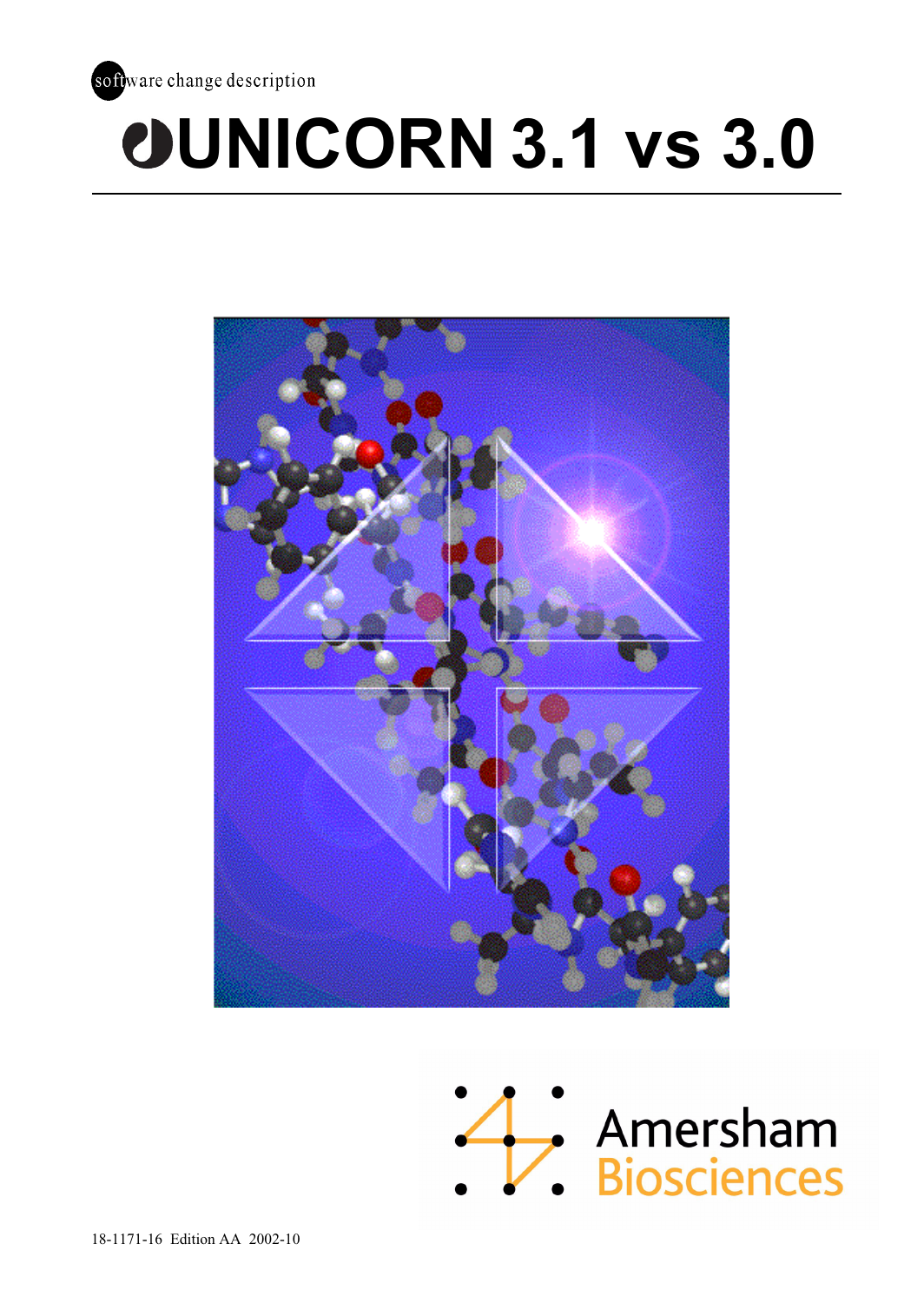## **Introduction**

This document describes the implemented changes and improvements in UNICORN<sup>TM</sup> 3.1 compared to version 3.0.

**Note:** In some cases an updated strategy is needed in order for the new function to be available.

## **Installation options**

- UNICORN and Analysis module user manuals in PDF-format included on the installation CD.
- FPLC<sup>TM</sup> and SMART<sup>TM</sup> example files included on the installation CD.
- WATCH examples for  $\text{AKTA}^{\text{TM}}$  Explorer 100 included on the installation CD.

## **User interface**

- The first curve in a result file can be viewed directly in the Main Menu module using the new **QuickView** function.
- The right mouse button can be used to access a shortcut menu in the Method Editor **Text** window for faster and more user-friendly editing.
- Four parameters are displayed in the Method Editor **Instruction Box** to reduce the need to scroll for parameters.
- Binary (ON/OFF) parameters are more accessible in the Method Editor.
- A method can be displayed in accumulated time or volume in the Method Editor **Log format**.
- Instructions for components that are not in the system are not displayed in the Method Editor or in the System Control module. (An updated strategy must be installed)
- Run Data for components that are not in the system is not displayed in the System Control module. Only what is currently part of the system can be viewed.

(An updated strategy must be installed)

- The System Control **Flow Scheme** can be used interactively to enter manual instructions. (An updated strategy must be installed)
- The System Control **Run Data** window can be used interactively to enter manual instructions.

(An updated strategy must be installed)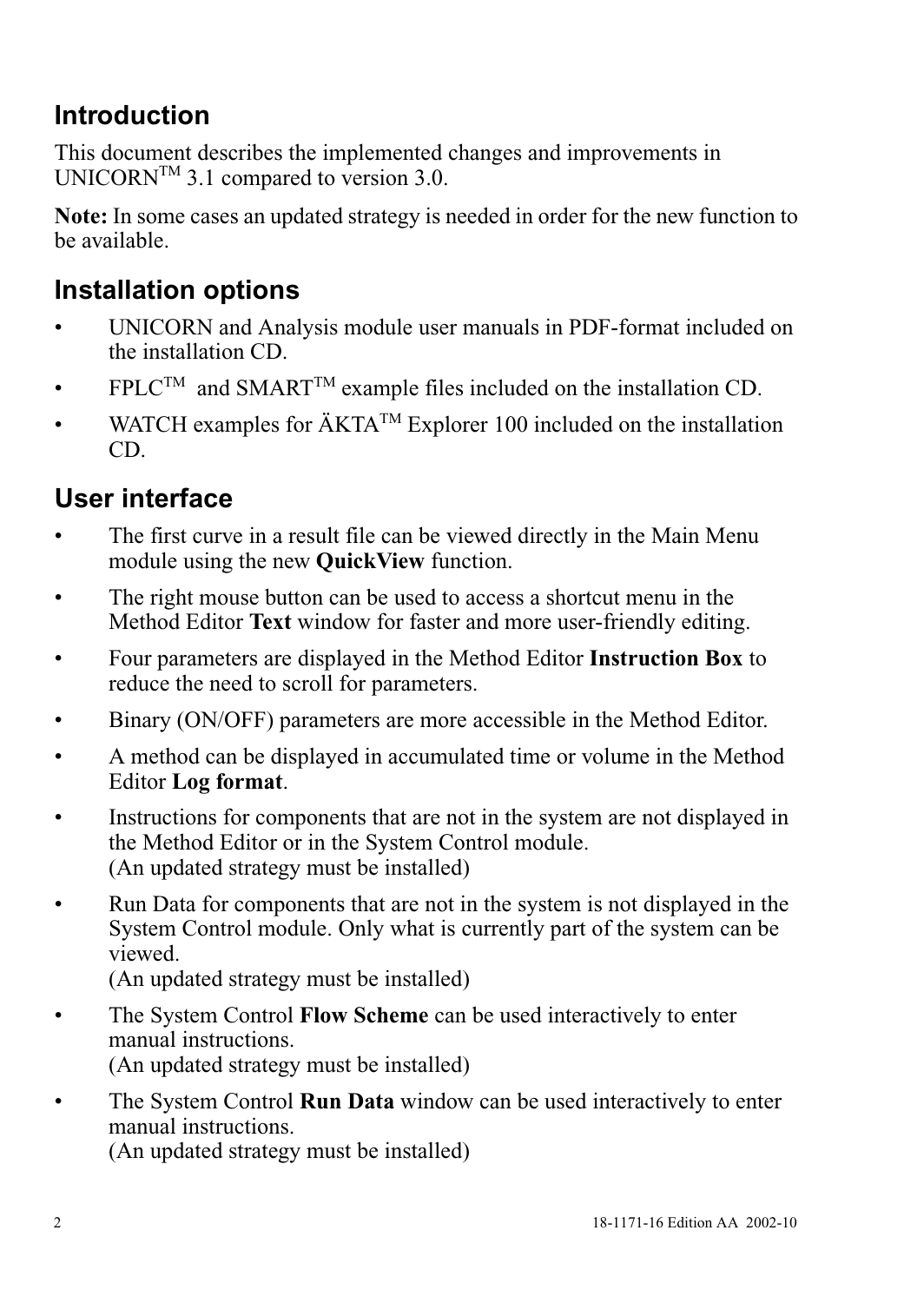- All windows in the System Control module are controlled by a contextsensitive common **Properties** dialog box.
- Large and complex systems can be displayed as two separate, divided **Flow Schemes** for each system. (An updated strategy must be installed)
- Pressure units (bar/MPa/psi) can be selected in System Control **Run Data** for the run and curves data.
- Multiple search filters can be used in the Evaluation module **Open to Compare** dialog box.
- The last 10 used search filters are saved in the Evaluation module **Open to Compare** dialog box.

User Setup

The user setup can be printed for documentation.

## **System administration/user settings**

- Components and system type can be defined in the system setup to simplify for systems where a great variety of setups are used, e.g. FPLC. (An updated strategy must be installed)
- The AKTA system data can be displayed in the Maintenance Manager.
- An error report with extensive description of the current  $\ddot{A}KTA$  system status can be printed to support problem solving and facilitate service calls.

## **Operational features**

• Components that are not defined to be in the system will not generate irrelevant error messages for missing components when starting the system. (An updated strategy must be installed)

#### Method Editor

• A new instruction **SET\_MARK** enables the user to set a fraction mark with a user defined text. This can be used to program labels that will be shown in the chromatogram.

(A CU-900 [ÄKTA] controller card must be installed. Available for ÄKTA systems only, not  $\text{BioPilot}^{\text{TM}}$ .)

• A new instruction **HOLD\_UNTIL** can be used for common **WATCH** applications where a condition is expected to be met. (A CU-900 [ÄKTA] controller card must be installed. An updated strategy must also be installed.)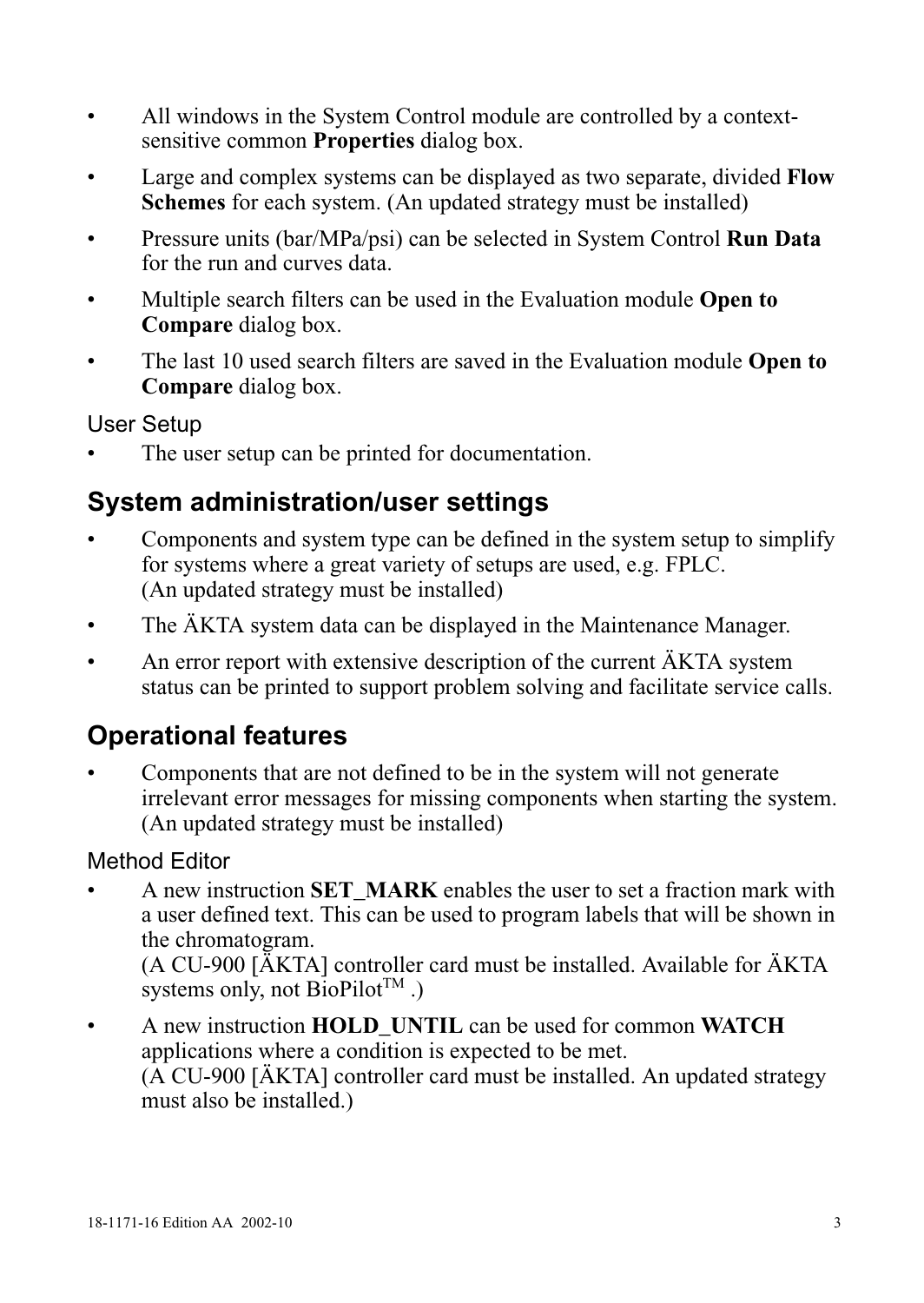• Intervals can be split when entering values, e.g. wavelength OFF, 190- 600nm.

(An updated strategy must be installed)

#### System Control

• A new instruction **SET\_MARK** enables the user to set a fraction mark with a user defined text. This can be used to program labels that will be shown in the chromatogram. (A CU-900 [ÄKTA] controller card must be installed. Available for ÄKTA

systems only, not BioPilot.)

• A new instruction **END\_TIMER** can be used to set a timer to end a manual run. (A CU-900 [ÄKTA] controller card must be installed. Available for ÄKTA systems only)

### Scouting

• Scouting results can be compressed and copied to external use on multiple diskettes.

# **Evaluation**

- A new and improved state of the art baseline algorithm. This baseline is more comprehensive and reproducible for the user and requires less interaction since it rarely has to be adjusted. This makes the system more useful for analytical applications.
- A new state of the art peak skim integration algorithm which is more comprehensive and reproducible for the user.

Import and export.

- SMART and FPLC files can be imported which makes it easier for the user to migrate from the classic FPLC platform and still be able to access old result files.
- Multiple curves can be exported.
- Curves can be imported.
- Tables can be cut and pasted into other applications to make it easier for the user to use data in reports created using other software.
- Curves can be cut and pasted into other applications with good resolution, to make it easier for the user to use curves in reports created using other software.

#### Reports

• A new design mode, **Customised Report** format, has been added which lets the user custom design the report format and contents, including free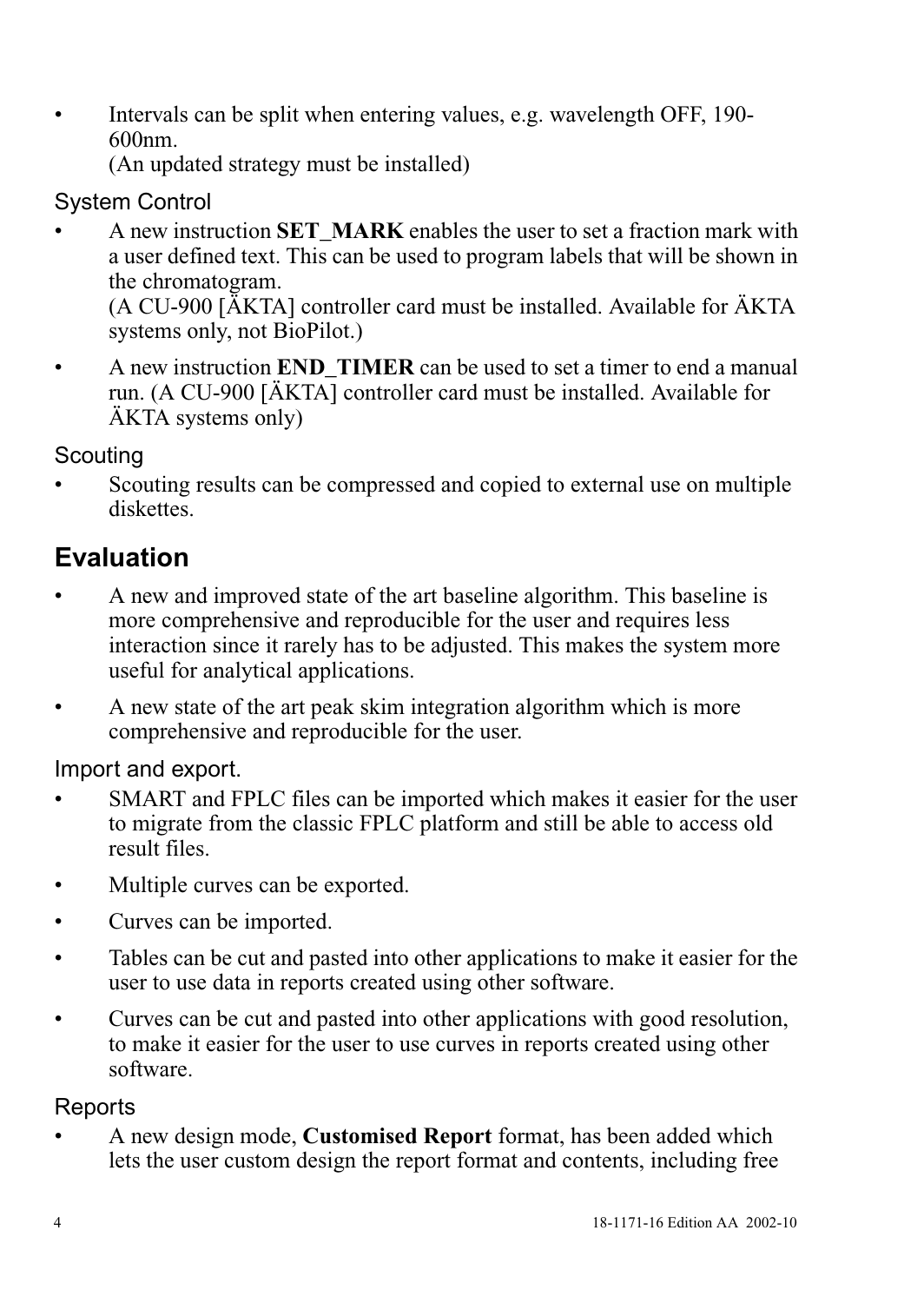text and company logo. The **Customised Report** design interface is WYSIWYG ("What You See Is What You Get").

• The old report format has been renamed **Standard Report**. The dialog box has been redesigned to be more comprehensive, to enable users to create a report without having to master the Custom Report.

### **Documentation features**

- The method can be printed in the same format that is displayed in the text window. The printout will show the method structure.
- The help function can be used to print the entire instruction documentation.

## **OPC**

UNICORN can connect to other control systems using the OPC version 1.0A interface, to be integrated into large scale production plants.

## **OLIGO**

The UNICORN control software also supports OligoProcess<sup>TM</sup> and OligoPilot<sup>TM</sup>.